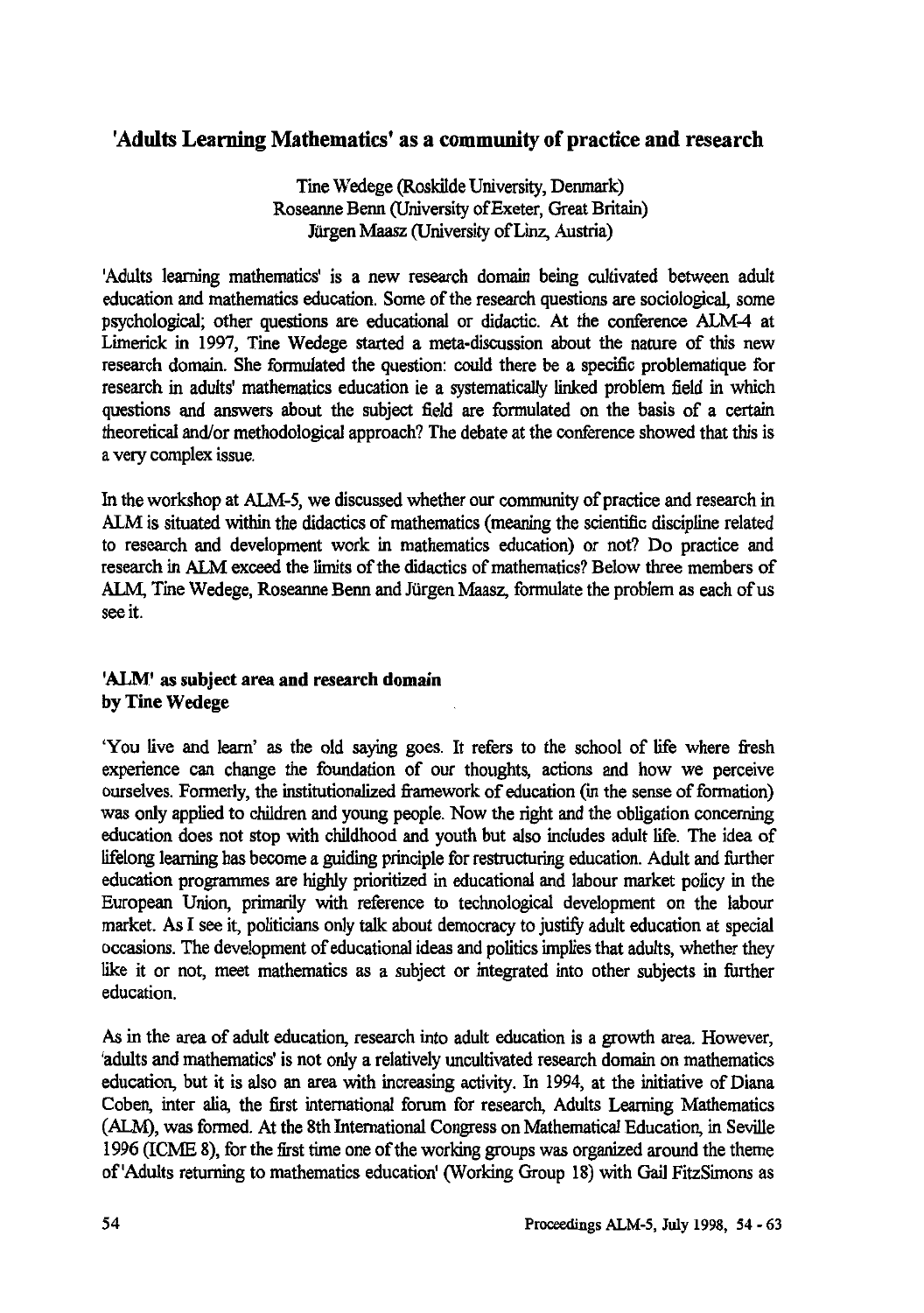**chief organizer and Diana Coben (first chair of ALM) and John ()Donoghue (present chair of ALM) in the advisory panel. In the new international handbook on mathematics education there is an entry for 'adults' for the first time ever in a reference work on research on mathematics education. And it did not stop there: a whole chapter is devoted to the theme of** 'adults and mathematics' (FitzSimons, Jungwirth, Maasz, Schlöglmann, 1996).

**As a first conclusion, one might say that** *the AIM community of practice and research is accepted as a domain within the didactics of mathematics* **(meaning the scientific discipline related to research and development work in mathematics education). However, we have to** remember the words of John O'Donoghue at ALM-4:

**" We have a complex of problems. What constitutes our area? Is it a legitimate scientific activity? When we went to ICME last year, we made a choice. It was a hard decision: Is research in Adults Learning Mathematics a subfield of the field of Mathematics Education, or is it not?"**

**When I started my PhD in 1994 (see Wedege, 1995) and from time to time ever since, I have been asking myself if the didactics of mathematics was the right choice of scientific field. Right from the beginning, researchers in adult education asked me: 'Are you sure that the answers to your research questions are to be found or constructed within mathematics education?' Now, four years after, I experience 'Adults learning mathematics' as a new research domain being cultivated between adult and mathematics education.**

#### **An epistemological terminology**

**In the ICMI study, Mathematics Education as a Research Domain: A Search for Identity', central people within the didactics of mathematics (BalachefC Howson, Kilpatrick, Sfard, Sierpinska and Steinbring) formulated some questions about research. The first three questions were: (1) What is the specific object of study in mathematics education? (2) What are the aims of research in mathematics education? (3) What are the specific research questions or** *problematiques* **of research in mathematics education?' (Sierpenska & Kilpatrick, 1998), In the workshop, we wanted to put these questions on the agenda. But in order to be able to discuss the issue,** *Is research in Adults Learning Mathematics a subdomain of the research domain of mathematics education, or is it not, I suggested the use of* **a specific epistemological terminology (subject area; problem field; problematique; cf. Wedege, 1997).**

**In the research process we define the** *subject area,* **'adults learning mathematics', and formulate a simple structure. Subjects in ALM might be, for example, the following phenomena: 'numeracy in adult vocational training; 'basic mathematics in the Brazilian adult education; 'adults' perception in relation to mathematics; learning mathematics as part of lifelong learning' (See the Program ALM-5.).**

**<sup>1</sup> The last two questions were: (4) What are the results of research in mathematics education; and (5) What criteria should be used to evaluate the results of research in mathematics education? - Maybe the next step in ALM should be to discuss the issue: What should be quality criteria for research in 'adults learning mathematics'?**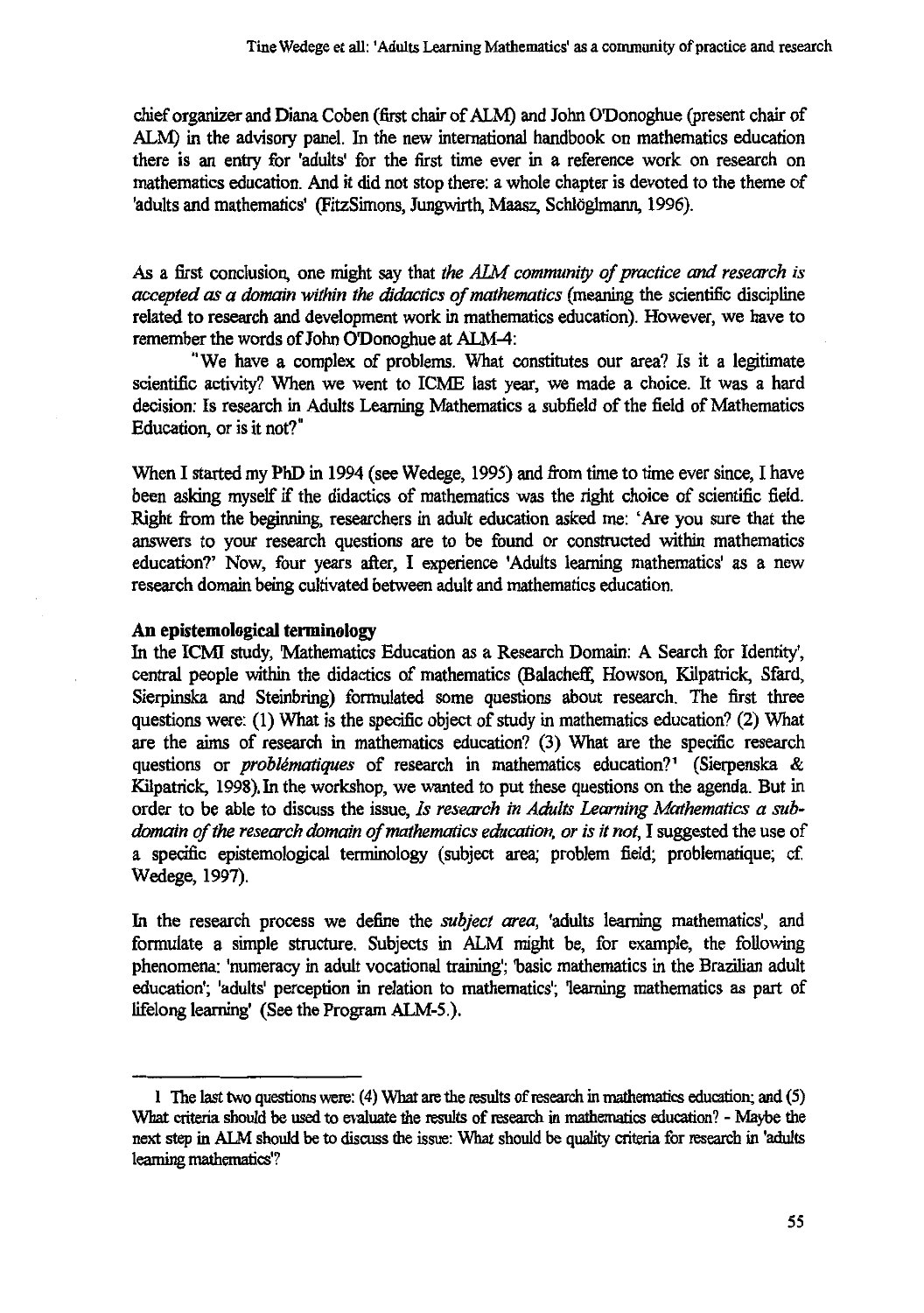**Taking our point of departure in a specific position, we then adopt a certain view of the subject and identify a** *problem field* **concerning the subject area by formulating** *problem complexes.* **In this way the subject is further structured and becomes a** *subject field.* **Problem** complexes might be, for example, 'the neglect of developing adults' statistical literacy as an **aspect of the key goal of adult education; 'how can adults' every day experiences constitute the basis for learning mathematics?'; 'adults' mathematical understandings become identified** with common sense'; 'the relationship between cognitive and affective components of learning **mathematics'. (See the Program ALM-5 ).**

**According to the authors of the above mentioned chapter of the handbook, 'heterogeneity' is the very term for description of the field of research in adult teaching and learning of mathematics. (FitzSimons et al., 1996). While I agree that the domain (both the subject area and the problem field) would seem to show heterogeneity, in my opinion this has to do with, firstly, the great complexity of the subject and secondly, the fact that there does not exist a total paradigm or a 'grand narrative' concerning adults and mathematics. In the community of classical didactics of mathematics there also exist different, even mutual exclusive paradigms. One of them for instance is the strong orientation to the mathematical content, another is the** social-constructivist paradigm. (Dörfler, 1993:80),

**Within the community of ALM (and other communities of research), problem complexes are formulated in the form of research questions and answers about the subject field on the basis of a specific theoretical and/or methodological approach and a systematically linked problem field,** *aproblematique,* **is constructed. The subject field is opened and closed at the same time in this process. New questions which could not be posed before the conceptualizing are formulated and as the complexity of the problem field is reduced other questions can't be formulated. The Danish proverb, `Som man raaber i skoven fir man svar' (corresponding to something like 'You get what you're asking for') represents the basic idea in this concept of problematique.**

### **What is the subject area of ALM?**

**The first delimitation and structuring takes place by defining the subject area. We may find the** first 'inner' identification of the subject of study in the Constitution of ALM. Here membership **of the international research forum ALM is open to anyone interested in the objects of the Association:**

**"The object of the Association is to promote the learning of mathematics by adults through an international forum which brings together those engaged and interested in research and developments in the field of adult mathematics teaching and learning.**

**\* Within ALM we understand the term 'mathematics' to include 'numeracy'.**

**The subject area is formulated in very broad terms as 'adult mathematics teaching and learning', and it is opened with the note that mathematics should be understand to include 'numeracy'. In 1992, before the foundation of ALM, Diana Coben points to the need for numeracy research and for an independent forum bringing together 'information and ideas of interest to numeracy practitioners and researchers, no matter which academic discipline or area of practice they emanate from.' (Coben, 1992:16). In the process of constructing a problematique, the definition of mathematics is a central task. When mathematics is defined to include numeracy we have moved out of the mathematics teaching in school and into society and adults' lived life.**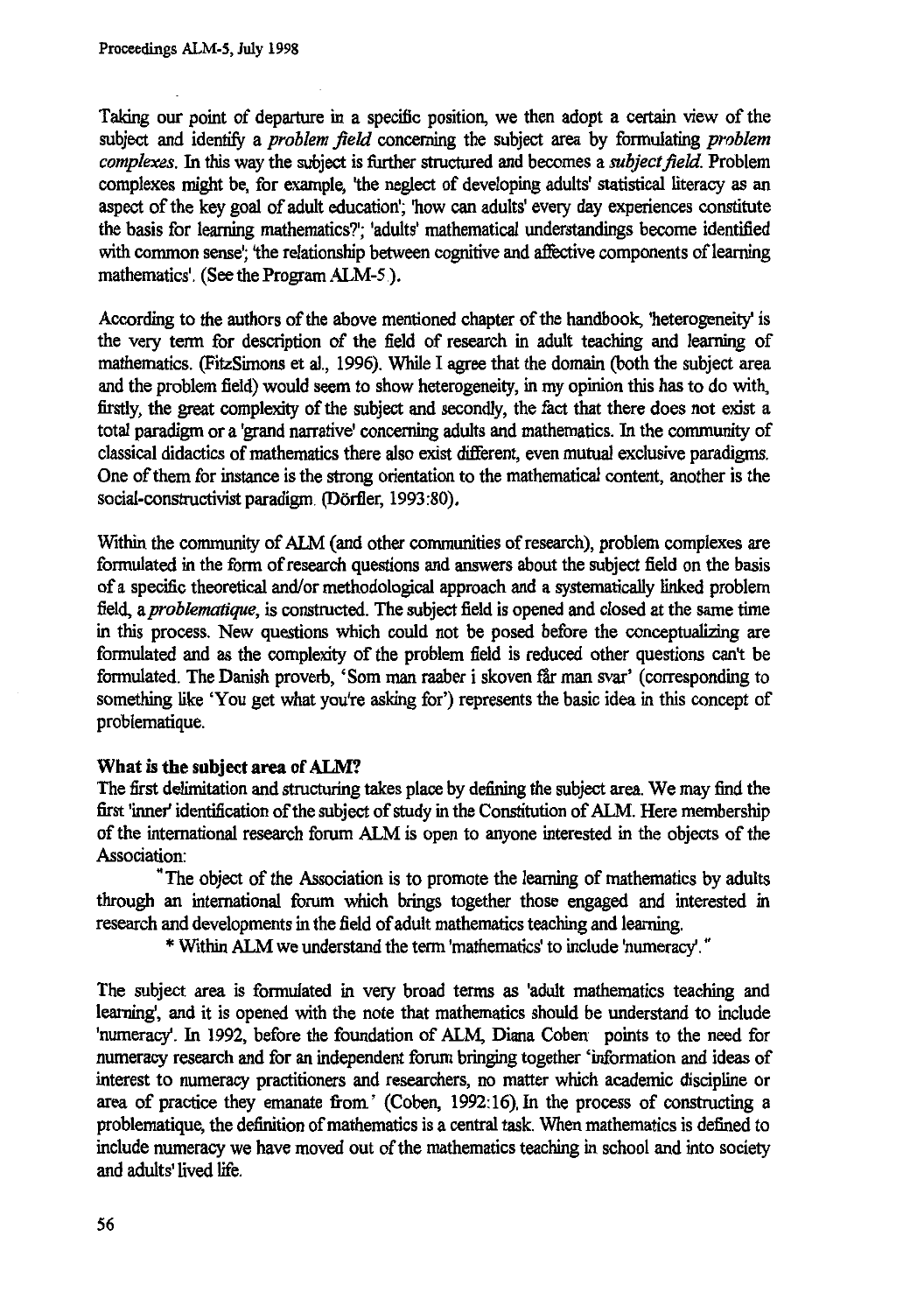**As a second conclusion we might say that** *the AIM practice and research are situated in the border area between sociology, adult education and mathematics education.* **We have to work inter-disciplinary using theories and methodologies from other scientific fields than didactics of mathematics because our problem complexes integrate inter alias sociological and educational problems (See Roseanne Benn below).**

**Furthermore, the name of the community, Adults Learning Mathematics, gives a strong signal that the focus in research and practice should be the learners not the teaching nor the educational systems and the need of society. In the work presented at the first five conferences of ALM, the learners are** *mainly adults* **with brief schooling or non whose perspective with regard to education is about training themselves for the job on hand or for skilled work, or their needs in everyday life. The educational settings are numeracy classes, formal education at lower and higher secondary school, vocational training and education, and everyday work and life. At ICME, the need was felt to separate in two groups: (1) adults in basic and further education, and (2) adults returning to university. In the first group almost all the papers were presented by members of ALM. This was not the case in the second group.**

**If we look at three classical subject fields in the didactics of mathematics (mathematics teaching, learning mathematics, and mathematical knowledge) we have to note that, in ALM, 'teaching' includes 'math-containing teaching'; 'learning' includes 'learning in everyday life; and 'knowing' includes 'adults' mathematical capacities and competencies developed in everyday life and their attitudes to mathematics'.**

### **What is mathematics within ALM?**

**Within the didactics of mathematics the need has been felt to explain the research domain to representatives of other scientific communities, in particular the mathematics research community (Niss, 1993, in Sierpenska 1998). And, as stated by Anna Sfard:**

**"we are faced with the crucial question: What is knowledge, and, in particular, what is mathematical knowledge for us?** *Here we find ourselves caught between two incompatible paradigms: the paradigm of human sciences (to which we belong as mathematics education researchers) and the paradigm of mathematics. (...) we* **must** *make* **the problem explicit and cure the illness by making clear where we stand with respect to the issue of mathematical knowledge!' (Anna Sfard, 1994, in Sierpenska, 1998:14, my underlining)**

**Within the community of ALM the need is not felt for a legitimating dialogue with the community of researchers in mathematics as such. However, Roseanne Benn suggests that the view of mathematics is a determinative factor for research and teaching. She outlines two different (incompatible) views of mathematics:**

- **a) Mathematics as a certain and neutral subject.**
- **b) Mathematics as a social construct.**

**And she argues that they lead to two fundamentally different approaches to teaching and learning mathematics. (Benn,1997).**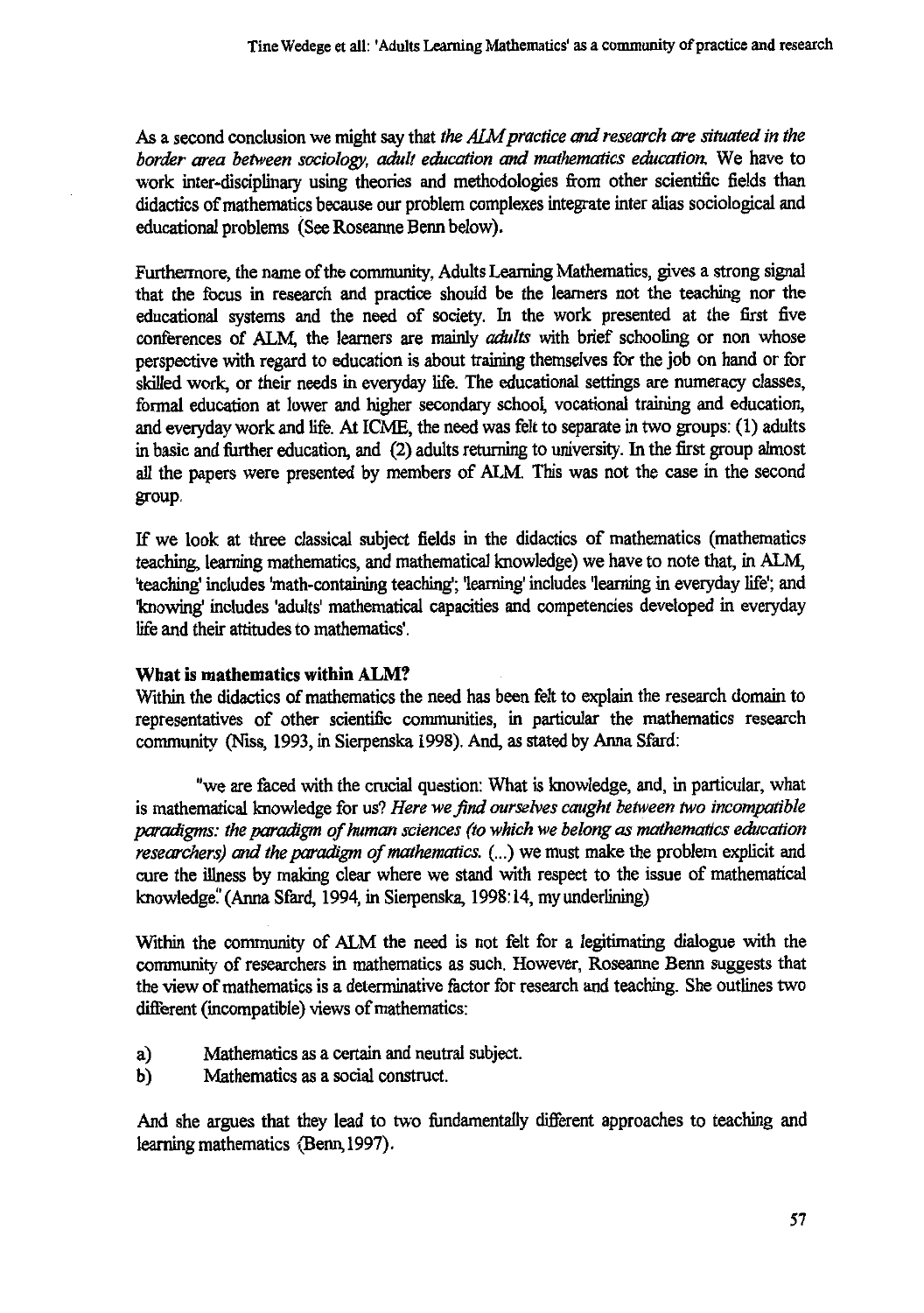### **Two approaches inherent in adult education research.**

In the community of practice and research, 'Adults learning mathematics', the construction and further development of a concept of 'numeracy' is a task that many researchers relate to (Fitzsimons et al., 1996).The term 'numeracy' was introduced for the first time in the United Kingdom in the late '50s as a parallel to the concept of literacy'. The need was felt for a concept for necessary, basic arithmetical operations corresponding to the concept used for reading and writing skills. Several studies have subsequently examined the low level of numeracy in society. They represent, however, two different approaches to the subject area: an objective perspective (society's requirements of numeracy) and a subjective perspective (adults' individual need for numeracy).

*The objective perspective* is represented, *inter alia,* by a large-scale British study of the mathematical needs of adult life initiated in order to make recommendations concerning the curriculum in primary and secondary school. (Cockcroft, 1982) In the years since then there has been lively debate between educational planners and researchers in the English-speaking countries (the United Kingdom, the USA, Australia etc) about the content and meaning of the concept of 'numeracy'. The discussion has, *inter alia,* concerned questions such as: How broad is the competence? How deep? How general? How specific? Is numeracy also a matter of democracy?

*The subjective perspective* is represented by a large number of studies on 'adults and mathematics'. The research questions concern adults' ideas about and attitudes towards mathematics, math anxiety and blocks, adults' competencies as potential in the learning process etc. 'Mathematics count' was the title of the Cockcroft Report. 15 years later in 1997 a book entitled 'Adults count too' was published. Both of the books examine the low level of numeracy in society, but the two approaches are quite different. Roseanne Benn, argues that mathematics is not a value-free construct but is imbued with elitist notions which exclude and mystify. She recognizes but rejects the discourse of mathematics for social control where mathematical literacy is seen as a way of maintaining the status quo and producing conformist and economically productive citizens. Similarly, she rejects the approach where any problem with mathematics is located in the learner rather than the system (Benn, 1997).

As a third conclusion we might say that *the duality between the objective and subjective perspective is inherent in all AIM problematiques.* However, I would claim that the members of ALM are characterized by socio-political engagement. (Cf. FitzSimons, 1997:8) If we look at the proceedings from ALM 1-4 and the abstracts in the program of ALM 5, as a final conclusion we might say that *the overall purpose of ALAI practice and research is 'empowerment' of the adults learning mathematics.*

### **'ALM' as a moorland by Roseanne Benn**

At ALM-4, Tine Wedege started a most interesting dialogue around the question as to whether there is a specific problematique for research into adults learning mathematics. The debate continued at ALM-5. The other two contributors discuss these issues further in this article: Tine Wedege by a theoretical analysis and Jurgen Maasz through thoughtful reflection. I should like to take a third path. I shall briefly examine the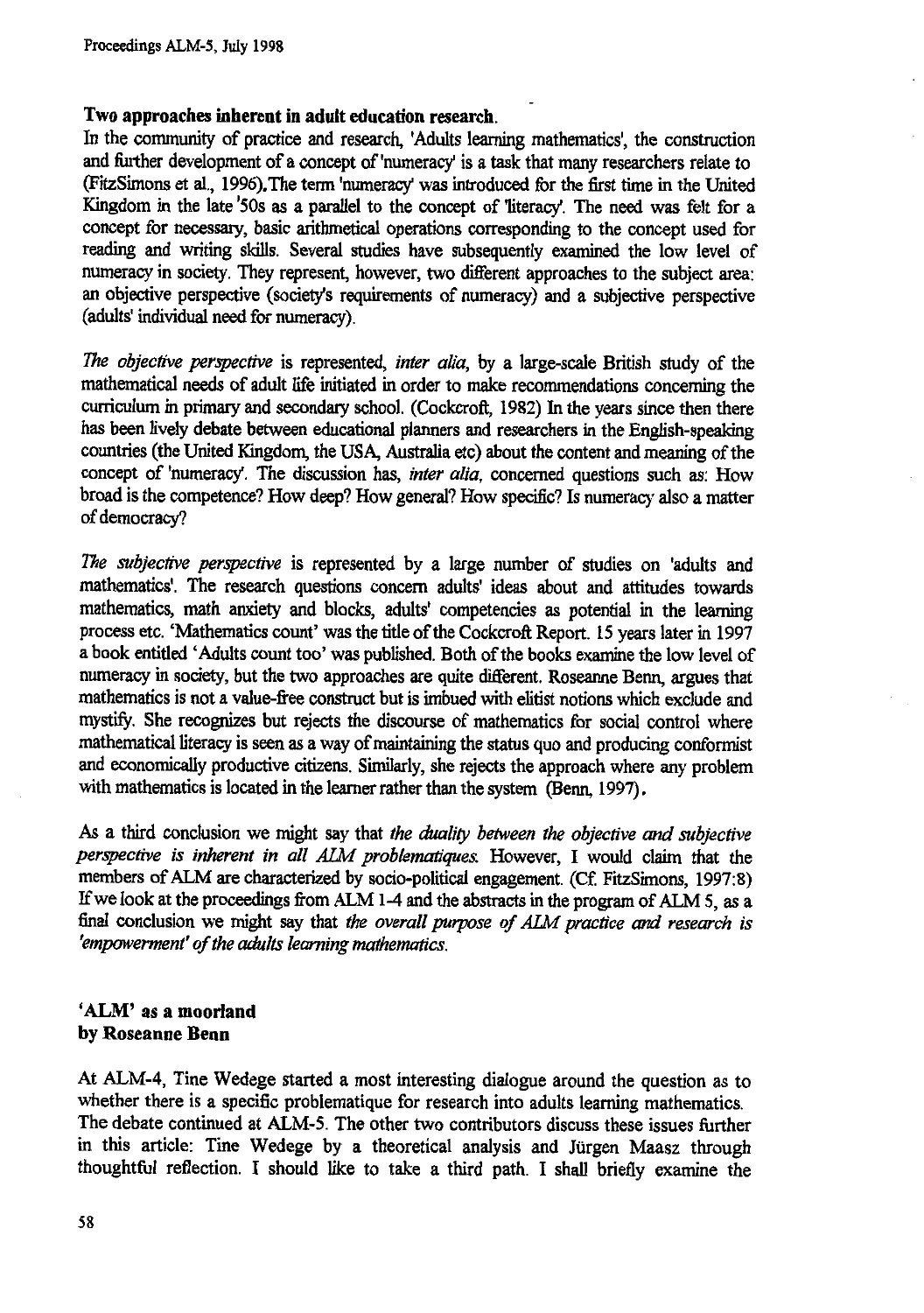**question of what is the specific object of study or the area of research in adults learning mathematics through the lens of ALM-5.**

**We can identify the problem complex of adults learning mathematics with Figure 1 ie a series of questions lying within a bounded field. The question then becomes that of defining the boundary line. Is it that of the boundary of adult learning; or that of the boundary of mathematics education; an intersection of the two; or is the problem more complex? Is the field really bounded or would the analogy of a moorland with its connotation of informal uneven edges, public ownership, open access be more appropriate? Foucault's construction of academic disciplines as notions which control and bound our world are very apposite to our discussions. Does the investigation of adults learning mathematics need to sit inside established boundaries in order to gain status and power? Is it more advantageous to be on the periphery of a powerful centre (such as mainstream mathematics education) or risk being at the centre of a new but (or therefore) powerless centre?**

**Figure 1**



**More questions. If we are looking at Adults Learning Mathematics as a community of practice and research, we might ask what are the aims of research and practice in adults learning mathematics. Research might be the creation of 'adults learning mathematics' knowledge: practice the induction of curriculum knowledge in others. But the distinction is not clear cut. One of the aims of research might also be to improve teachers' practice and students' understanding and learning. Is there a clear distinction between theoretical research knowledge and pragmatic empirical 'really useful' knowledge? It seems to me**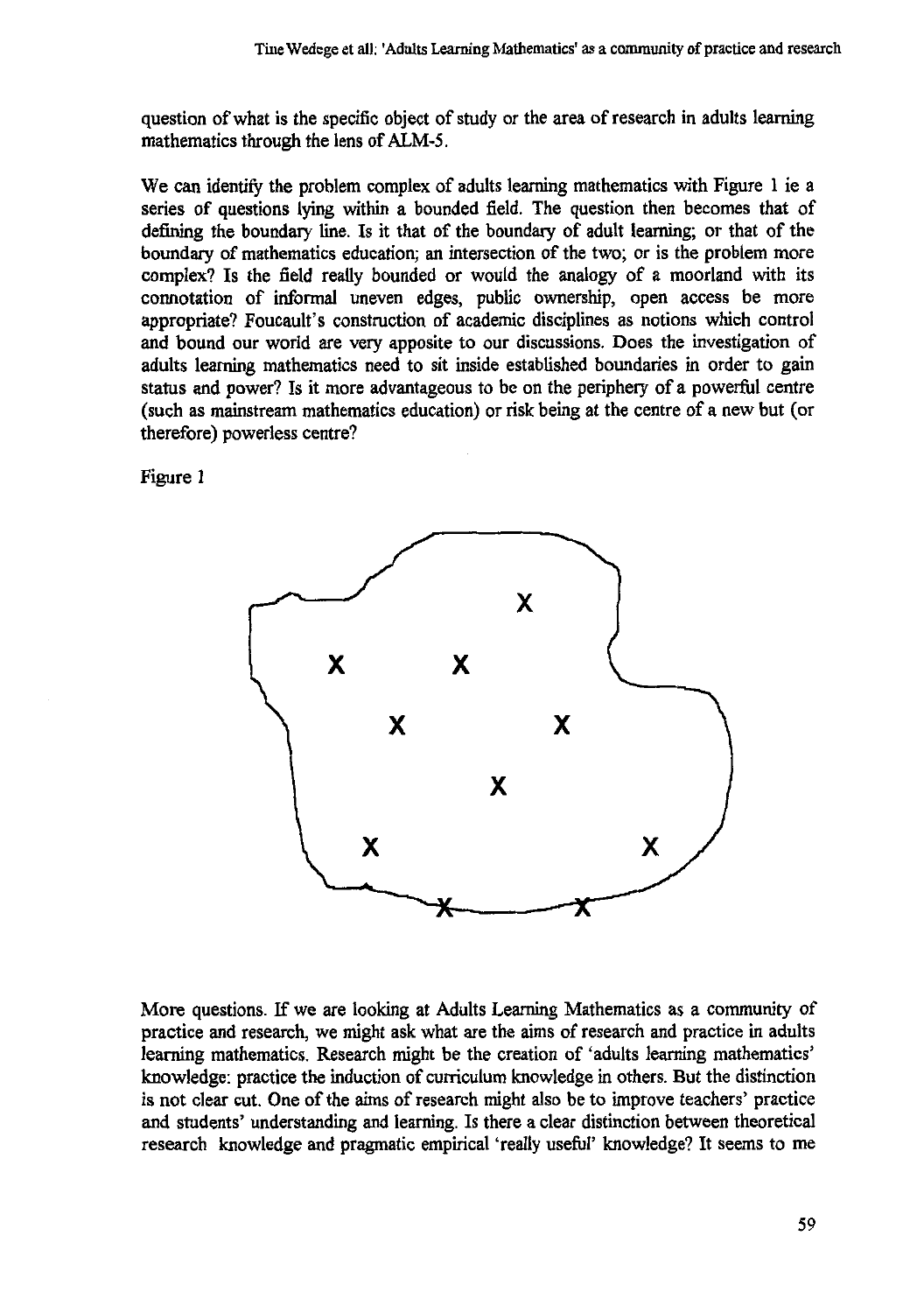that in the moorland of questions concerning adults learning mathematics, research and practice are fundamentally linked.

This still leaves open the question of the 'discipline' of adults learning mathematics. I suggest that Figure 2 gives a (very simplified) positioning with the 'field' drawing most heavily on adult education, mathematics education and mathematics but also being influenced by theories from philosophy, sociology, psychology, history, literacy and education.

Figure 2



But what do the ALM community think? An analysis of ALM-5 abstracts showed the following.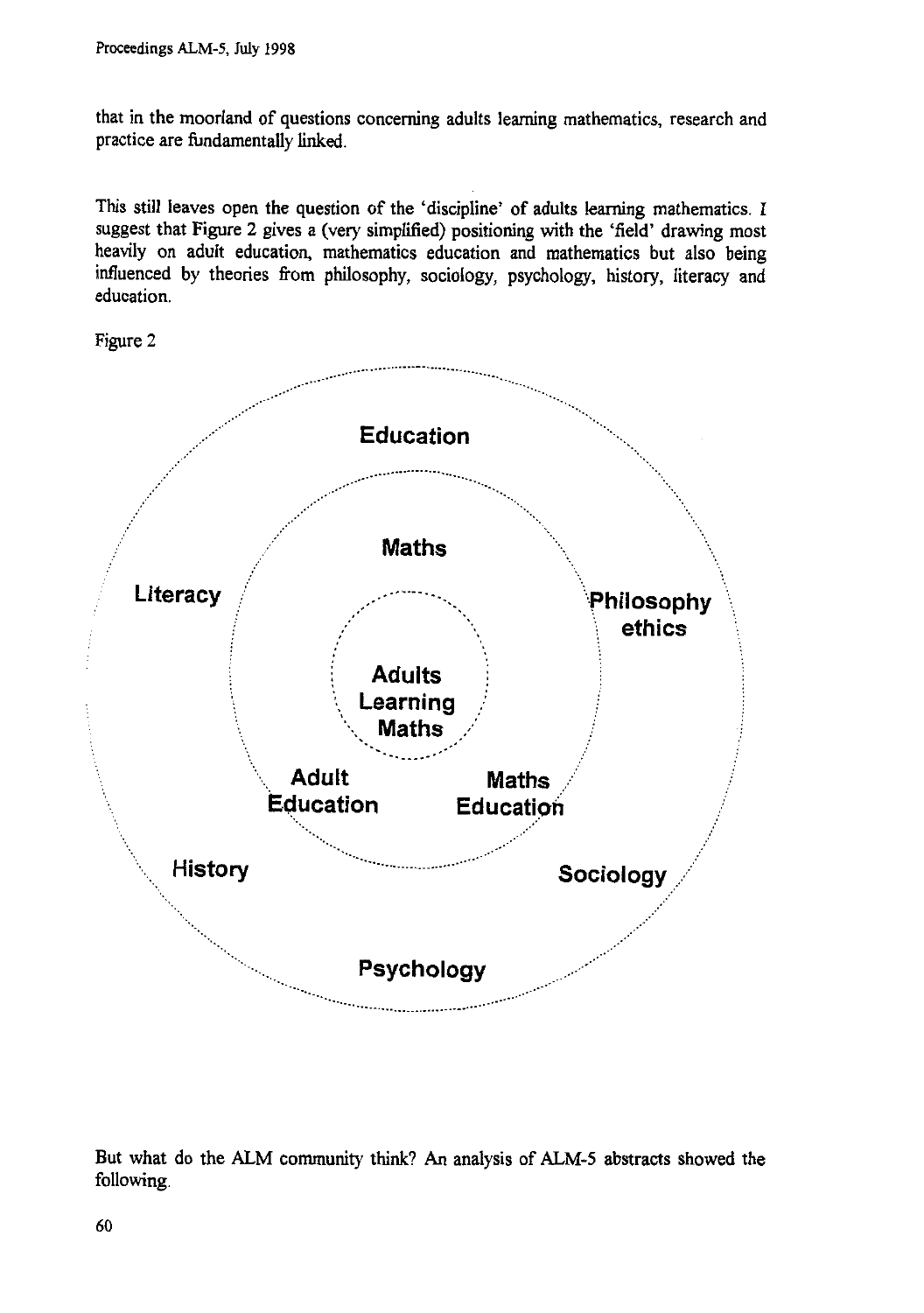## **Analysis of ALM abstracts**

Very little maths, history, philosophy/ethics, literacy

Workshops - practitioner research

| pedagogy                            |                                |
|-------------------------------------|--------------------------------|
| andragogy                           | learner centred, autobiography |
| boundaries                          | informal/formal                |
| transferable skills                 |                                |
| psychological                       | - emotional                    |
| cognition                           |                                |
| radical/sociological - disadvantage |                                |

## Research Papers/Plenaries

| sociological               | - radical/social justice/disadvantage |
|----------------------------|---------------------------------------|
| boundaries                 | - work/formal/informal                |
| statistical analysis       |                                       |
| teacher education/pedagogy |                                       |
| autobiography              |                                       |

These may be grouped in the following way.

- Maths education pedagogical techniques
- Adult education -
- andragogical/humanist/ student centred
- social justice/empowerment
- boundaries (work/formal)
- autobiographical
- Psychological affective/cognition
- Surveying the field

This might suggest that considering the current interests of ALM at this moment in time, mathematical theories should move to the outer circle.

I have no clear-cut conclusions only thoughts. To separate practice and research would be dangerous to both. Research looks to practice, in this if no other discipline, for its grassroots. Without the link to practice it would soon become sterile. Practice not bedded in research is vulnerable both to accusations of narrowness and parochial thinking but also to the low status that un-researched disciplines are accorded in our society. There may be two kinds of knowledge that of the scientific community of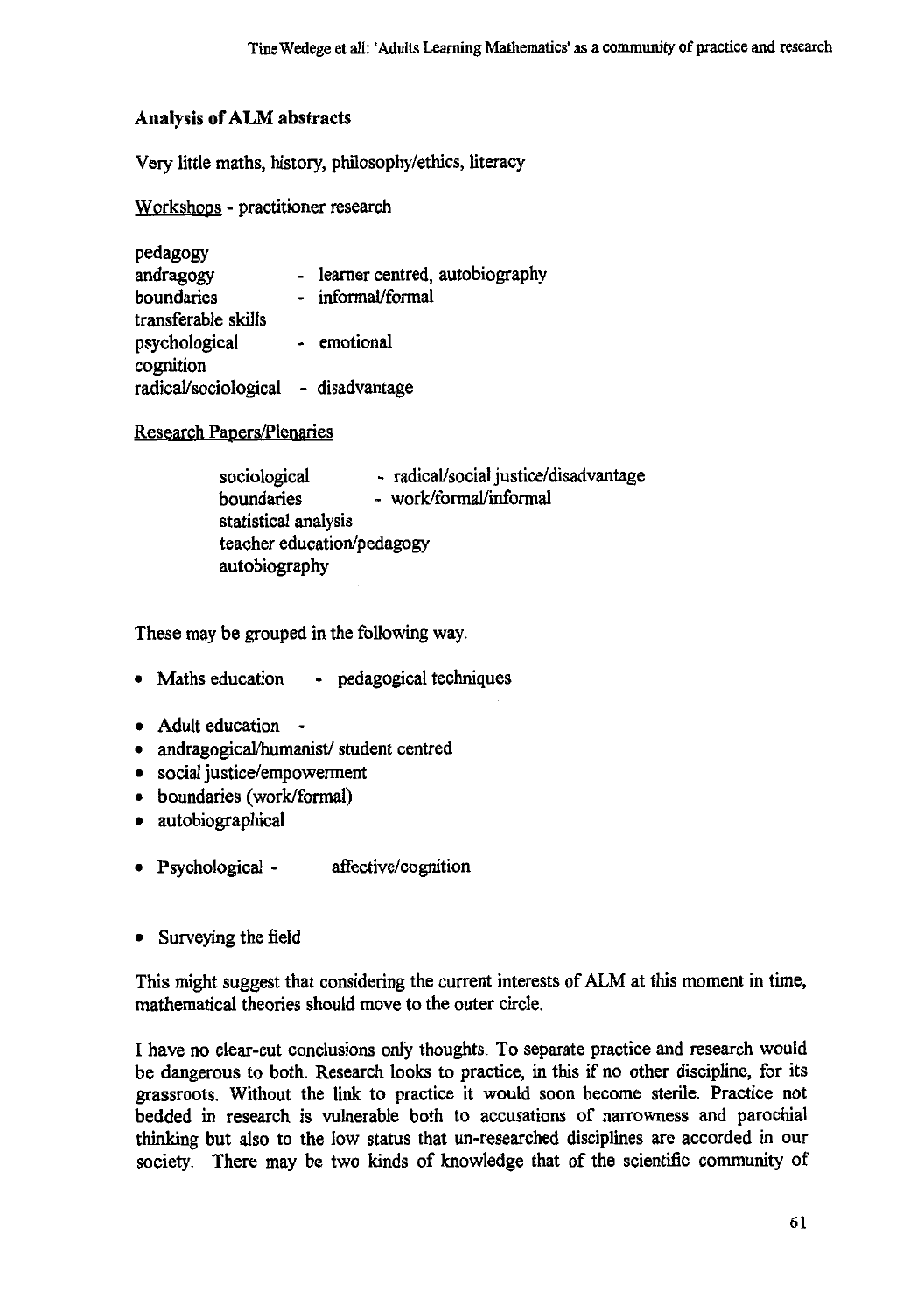researchers and the practical knowledge useful to teachers and learners. I would argue that they both belong to the moorland and ALM is the loser if it does not encourage investigations into both.

The question of the boundaries of the moorland is still open. I would suggest the ALM community as evidenced by ALM-5 has situated the problem complex mainly in adult education; somewhat in mathematics education (particularly practitioner research); a little in philosophy and psychology; and very little in mathematics, history or literacy. Two things do however seem very clear to me. Firstly that adults learning mathematics is fundamentally not a multi-disciplinary issue. It is genuinely interdisciplinary. Secondly, whilst the teaching is sound and dedicated, as a discipline it is still under-theorized and this is to its detriment.

## **'ALM' as a community of practice and research by Jiirgen Maasz**

### *Why should ALM spend time to a 'meta - discussion'? Is it interesting or necessary for all AIM members or only a spleen of some university people?*

My answer is: Each group of people should think and talk about their common understanding of their group, the aims of the group and the common activities. This is important for each member of a group because decisions on these points are a reason for joining or leaving the group. In other words: These decisions give answers to important questions like: Is this 'my' group? What do I get when I am a member of this group? What can I offer to the group?

*Why do people join a group and spend time and money to work within a group like ALM?* My answer is: There are many reasons. One sort of reasons is connected with my next question - thinking, learning, discussions on theory and practice. Another kind of more important reasons is connected with feeling. Do ALM members feel like this? I enjoy ALM conferences. I like to meet the people there. I look forward to meeting them again. If I am right in this point ALM should even more think about common activities to improve this 'well feeling'. This includes searching for ideas about conference organization and communication within ALM during the rest of the year. Quite a few ALM members feel isolated at the place where they work. They would like to meet people or friends who are in a similar situation, who think about similar theories and who have similar experiences and problems. This might be a new source of motivation to work on.

#### *Why should AIM be a 'community of practice and research'?*

My answer is: Both practice and research is very interesting for me. I like to hear what other people do in their courses, I like to exchange experiences and to construct and discuss theories about learning and teaching. Lots of prejudices sometime blocks the formation of a community of practice and research: theory is too abstract and not useful, practice is boring and experiences from practice are singular and not important for all members. ALM is on the way to remove such prejudices by offering lots of positive examples. ALM members have different jobs. Research is a part of most jobs at universities. Teaching mathematics for adults is a part of most jobs. ALM should be open for all these people and what they want to be able to do a better job. In other words: ALM should be a community of practice and research, and not only of research.